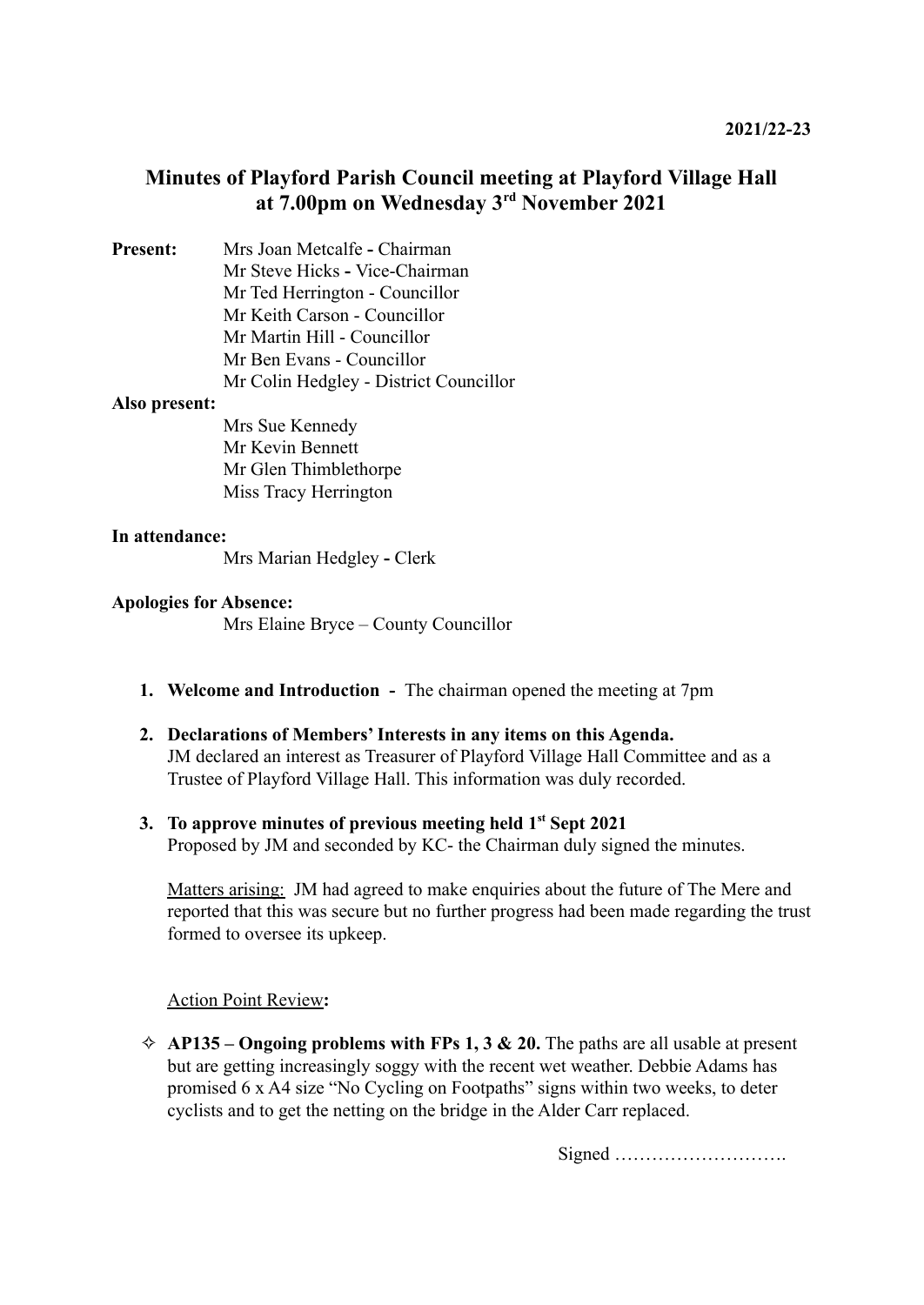**2021/22-24**

✧ **AP155 – Drains on C324 blocked by silt/leaves etc.**

These still block up in times of heavy rain and cause flooding but the ESC will not undertake to clear the silt from the road on a more frequent basis. There appears to be no straightforward solution.

- ✧ **AP158 Fallen willow trees across R Fynn at bridge on Butts Road.** Another tree has fallen across the river adding to the two already there. Cllr MH has cleared some of the wood but the bulk of it needs to be removed by the Environment Agency who are rather slow to act despite being chased.
- ✧ **AP160 Mud, debris etc on Church Lane washed down by heavy rainfall.** Clearance is still awaited by SC Highways despite being chased up.
- ✧ **AP-165- FP9 still closed following renovations to railway crossing in Feb.** A new metal staircase leading up to the crossing over the track, has been installed but is awaiting final testing for safety before the crossing can be used.
- ✧ **AP166- FP20 Three trees fallen across the path through the Alder Carr** this has been reported to the landowner
- $\triangle$  **AP167 Disabled access to FP2**. The gate across the beginning of the track to Tuddenham is often locked and although pedestrians can easily access it around the side of the gate, it is not accessible to a motability scooter. It may be possible to find an access around the side of the gate, this is being investigated.

For more details see Action Log appended at end of the Minutes.

### 4. **County Councillor's report**:

Cllr Elaine Bryce sent her apologies and her full report (which was circulated prior to the meeting) is appended at the end of these minutes.

### 5. **District Councillor's report**

Colin Hedgley's report was circulated to councillors prior to the meeting and is appended at the end of these minutes.

Colin further stated that he had updated his earlier report on Climate Emergency and had circulated this to the Parish Council. Colin's Enabling Communities Budget funds were mostly earmarked for other projects but if Playford PC required funds for road signage (for problems on C324) then more would be available after  $1<sup>st</sup>$  April next year. Alternatively, Cllr Tony Fryatt may have funds to spare from his budget.

TH questioned the outcome of the latest Chapel Field development planning application (Grundisburgh) and was told that the recent vote was 4:4 and the Chairman's casting vote had decided the result. However the overall result is still in the balance as the first application is in abeyance at the moment.

Signed ..............................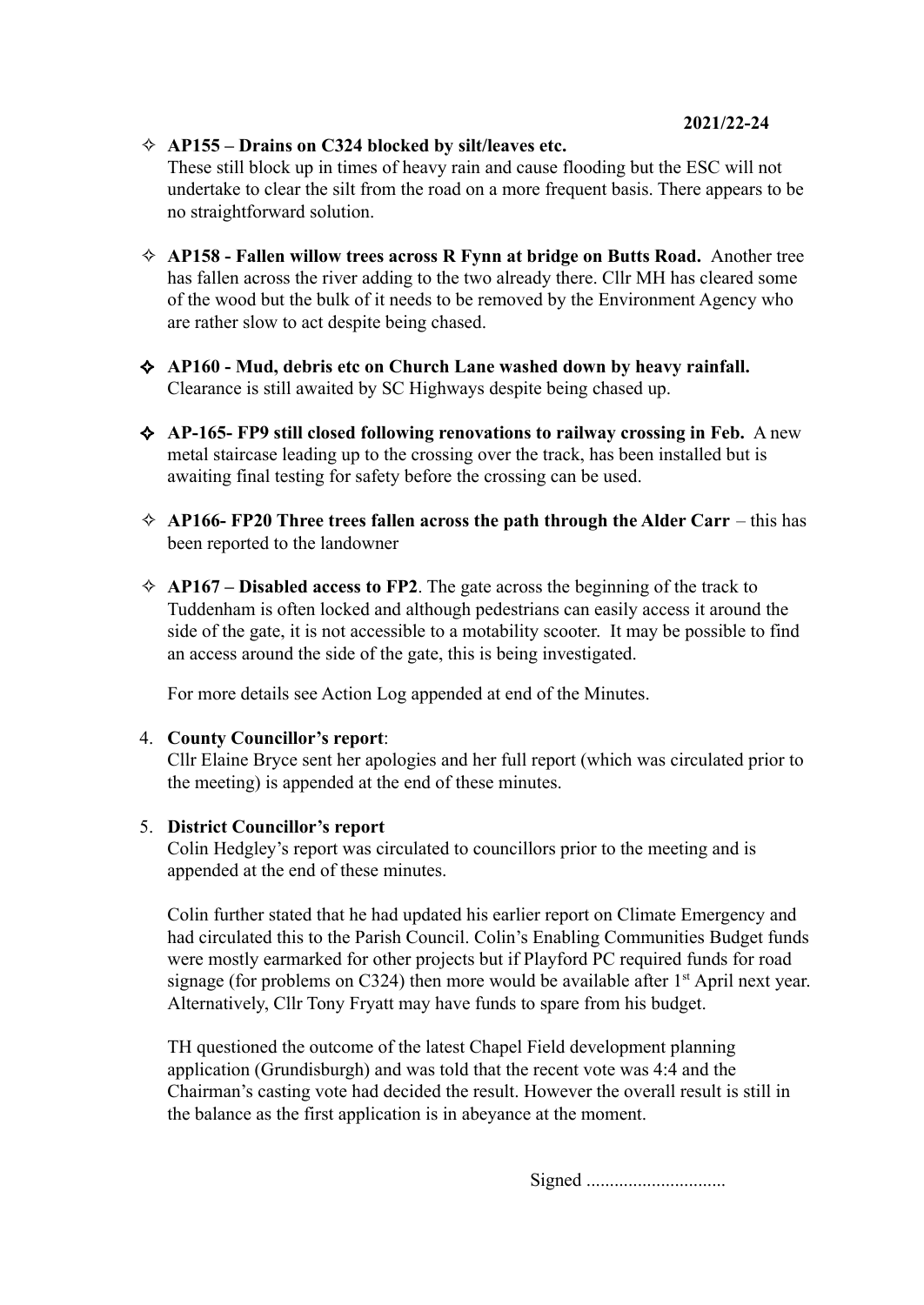### **6. Finance:-**

Reporting & authorisation of cheques/online payments:

| Cheque | Payable to  | <b>Reason for payment</b>        | Amount £         |
|--------|-------------|----------------------------------|------------------|
| no.    |             |                                  |                  |
| Online | M J Hedgley | Clerk's expenses – ink cartridge | 33.16            |
| Online | M J Hedgley | September salary                 | agreed in budget |
| Online | M J Hedgley | October salary                   | agreed in budget |
| 825    | <b>HMRC</b> | Tax Q2                           | agreed in budget |

Already paid:

All of above payments were proposed by JM and seconded by KC

After a suggestion that the amount of the clerk's monthly salary payment should be made public, JM proposed that this was not necessary (having been advised by Jim Friend, CEO of SALC) as the gross amount is declared in the annual budget and the net amount and the amount of any deductions should remain confidential. The vote was passed 5:1in favour.

#### Credits:

|        | Online Barclays Bank | Interest on Business Premium<br>a/c | 0.21p |
|--------|----------------------|-------------------------------------|-------|
| Online | A Burrows            | Hire of Playing field 9.7.22        | 50.00 |

Bank Balances:

| Current $a/c$   | £3667.01 |
|-----------------|----------|
| Reserve account | £8428.04 |

Bank reconciliation: SH confirmed the reconciliation from a copy of the Budget sheet with the latest Bank statement.

Budget 2020-21 – JM and BE confirmed the current budget was on track.

Precept – the amount required for 2022-23 will be decided at the January meeting.

### 7. **Highways**

- Traffic priority problems on C324 Traffic Manager David Chenery has suggested new signage for this which would cost around £2000. TH has already spoken to David about this and it seems that further talks are needed to result in a viable solution. TH will circulate his proposals to the rest of the councillors.
- Footpath issues this has been covered in para 3, Action Points review, AP135
- $\overline{SIDs}$  equipment the new SIDs rota has been circulated Playford is to have the equipment in January 2022.

Signed …………………………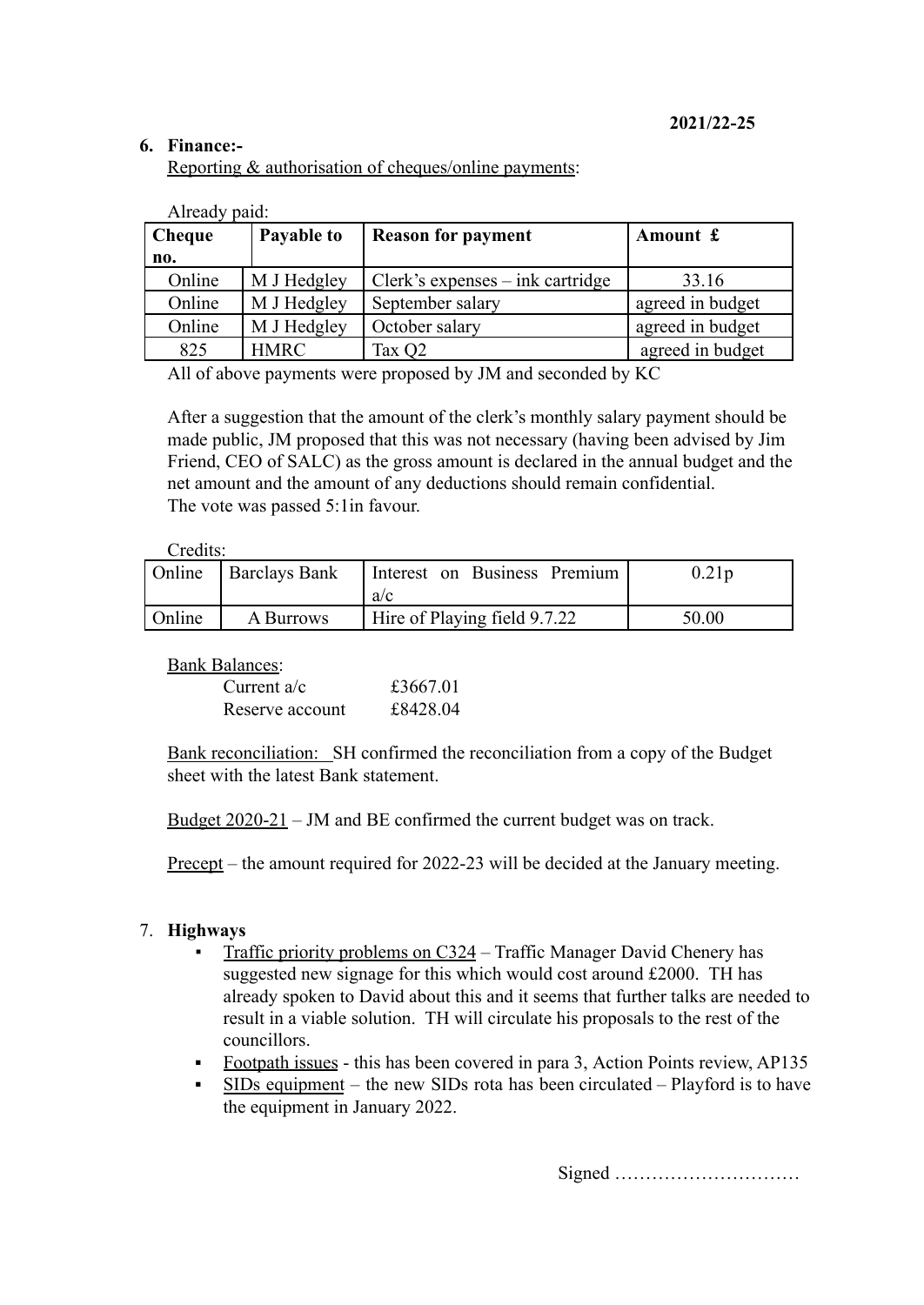### **8. Risk Assessment**

A review of the Risk assessment and the Financial Risks was carried out and a few minor changes made to update them – these will be sent to JM for checking and forwarded to Phil Holmes for updating the website.

### **9. Neighbourhood Plan – update**

KC has not yet received the quote from Ian Poole for his services at N/Plan consultant but this is expected soon.

Representatives from AECOM have spent time walking around the parish and taking photos. An answer should be received in 10 weeks' time regarding their grant offer.

### **10. Future of the Clothing Bank**

This was discussed - KC felt that the Salvation Army should have prior claim to the donations received as they had done the original groundwork in setting up the scheme. It was put to the vote and agreed 5:1 in favour of the Salvation Army retaining the right to maintain the clothing bank at the village hall and to receive all of the profits from donated clothing. Clerk will convey this to the Salvation Army and to the EAAA who had pulled out of the original contract.

### **11. Queen's Platinum Jubilee celebrations**

This was discussed – JM stated that the Village Hall Committee was also discussing the issue of how it should be celebrated and were hoping to hold a joint venture with the Parish Council. Details will follow.

### **12. PC Vacancy**

It was decided that adverts should be placed in the Fynn Lark News and also circulated on googlemail to encourage possible candidates to come forward. Clerk will arrange this.

### **13. Planning Issues**

It was noted that the Archway Piggeries planning application DC/21/2171/FUL had gone to appeal following its refusal on 11.8.21 (DC/21/0057/REFUSAL).

Enforcements issues on Happy Acres Barn (application DC/19/0300/FUL) are still outstanding and ESC Planning Officer Rachel Lambert will be updated

### **14. Hire of Playing Field**

The playing field has been booked in conjunction with a wedding reception at the Village Hall on 9.7.22. The booking was unanimously supported by councillors.

Signed …………………………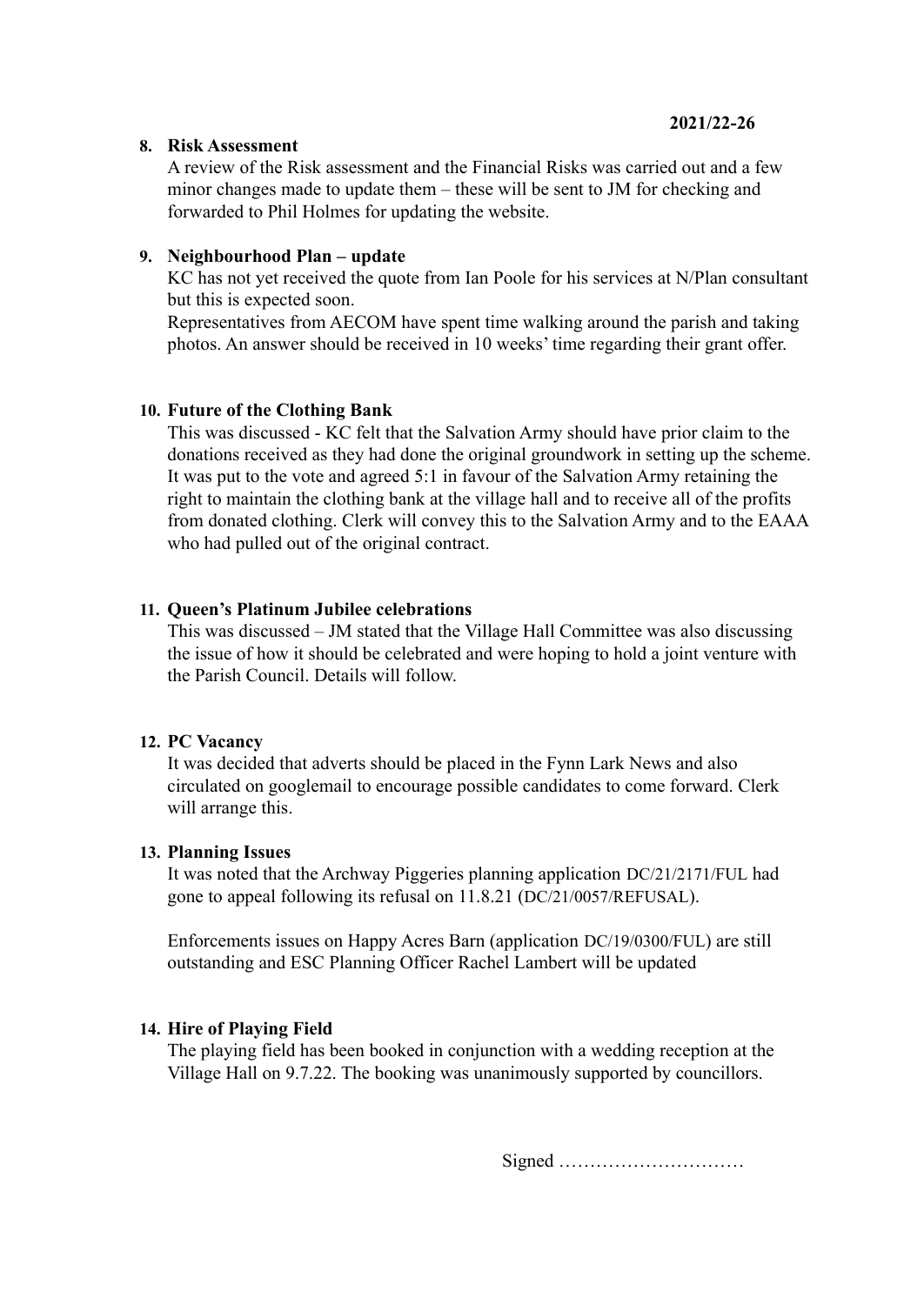**15. Dates of Meetings in 2022 –** the following dates were agreed: Weds 12<sup>th</sup>January Weds 2nd March Weds  $4<sup>th</sup>$  May - APM (starts 6.30pm) & APCM Weds 6<sup>th</sup> July Weds 7th September

## 16. **Correspondence –** received up to 3rd November 2021

Weds 2nd November

|                | <b>Date</b> | From                                                 | <b>Subject</b>                                                                                                                          | Ref                                                                      |
|----------------|-------------|------------------------------------------------------|-----------------------------------------------------------------------------------------------------------------------------------------|--------------------------------------------------------------------------|
| $\mathbf{1}$   | 16.9.21     | Community<br>Partnership<br>Workshop                 | Details of items discussed at<br>workshop on 16 <sup>th</sup> Sept 2021                                                                 | Andy Jolliffe                                                            |
| $\overline{2}$ | 17.9.21     | Discovering<br><b>Suffolk</b>                        | Fingerpost project (Steve has<br>volunteered for this)                                                                                  | <b>Ben Heather</b><br><b>Green Access</b><br>Officer,<br><b>SCC PROW</b> |
| 3              | 20.10.21    | Sizewell C                                           | Briefing on planning process for<br>Sizewell C update                                                                                   |                                                                          |
| $\overline{4}$ | 22.10.21    | $SCC -$<br>Transport                                 | Lorry Route map Review                                                                                                                  | <b>Cllr Richard Smith</b>                                                |
| 5              | 1.11.21     | <b>East Suffolk</b><br>Council                       | Notice of Consultation:<br>SPD/Draft Cycling & Walking<br>Strategy                                                                      | Andrea McMillan                                                          |
| 6              | 2.11.21     | <b>East Suffolk</b><br>Council                       | Local Council Tax Reduction<br>Scheme (LCTRS)                                                                                           | Phil Harris<br>Communications<br>Manager                                 |
| $\overline{7}$ | 2.11.21     | <b>SALC</b>                                          | Items of interest to councils:<br>1. Chief Constable & Police &<br>Crime Commissioner Zoom<br>meeting 8.11.21<br>2. Lorry Routes Review | Laura & Sandra at<br><b>SALC</b>                                         |
| 8              | 3.11.21     | <b>East Suffolk</b><br>$Countel -$<br>Planning dept. | <b>Community Partnership</b><br>presentation<br>Active travel consultation<br>Cycling & Walking Strategy                                | Andy Jolliffe                                                            |
| 9              | 26.10.21    | <b>East Suffolk</b><br>Council                       | Climate Change – copy of letter<br>sent to all residents of E. Suffolk                                                                  | James Mallender<br><b>SCC Cabinet</b><br>member for<br>Environment       |

Signed …………………………